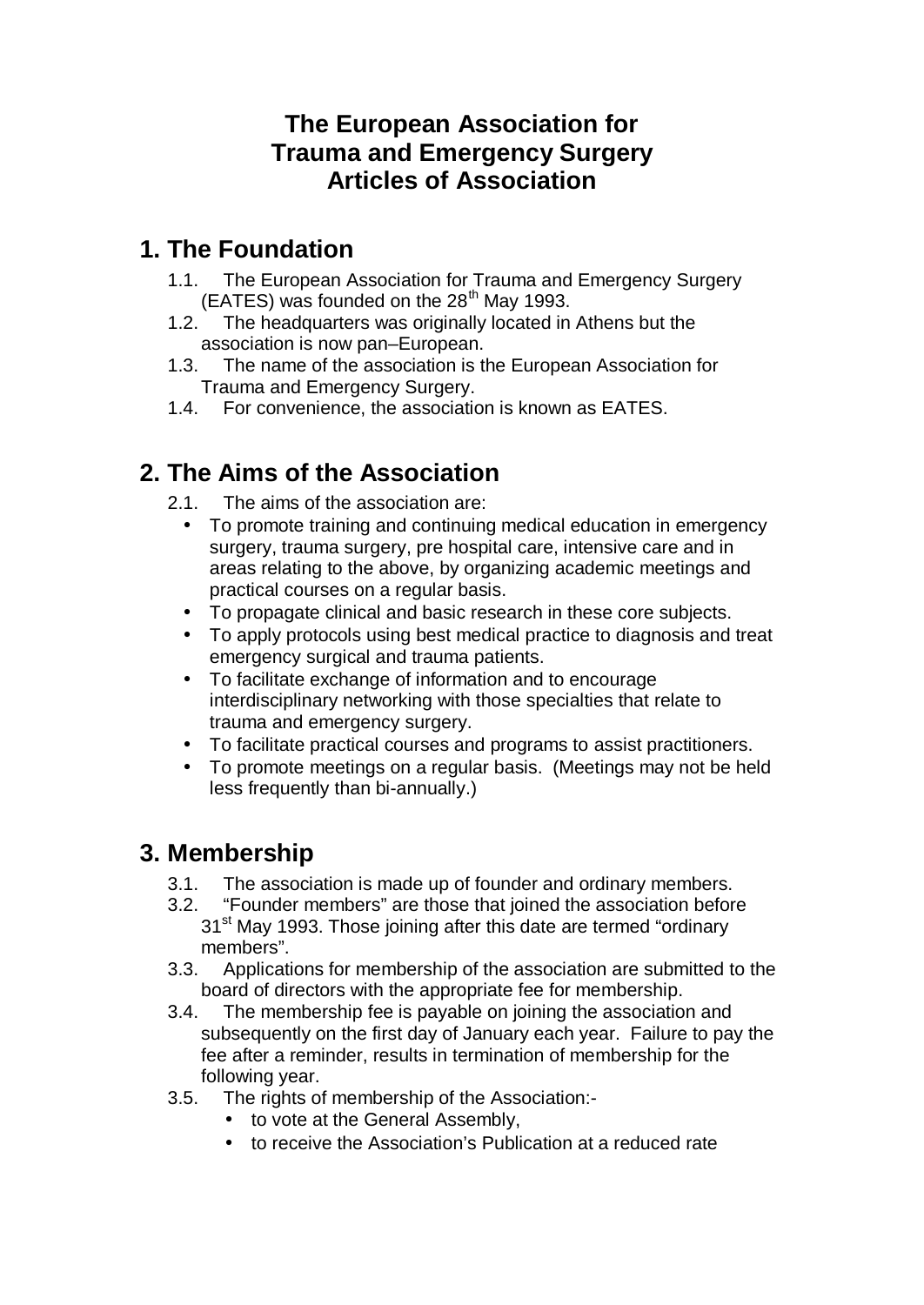- to attend the bi-annual meeting of the Association at a reduced rate
- to stand for membership of the board

### **4. General Assembly**

- 4.1. All member of the association shall be members of the general assembly.
- 4.2. The membership fee is agreed by the General Assembly of members, and is discussed at the bi-annual meetings.
- 4.3. Decisions by the general assembly shall be decided on the majority of votes cast amongst voting members. Only positive and negative votes will be considered when counting. Voting may take place by correspondence and by written proxy. Block voting by groups is forbidden.
- 4.4. The members of the general assemble are responsible for appointing a general secretary every six years and a vice president every two years. The vice president automatically becomes president for a two year term after the vice-presidency.
- 4.5. Members with specific expertise, merit and excellence may be coopted on to the board after election by the general assembly. They will not have entitlement to vote but will be encouraged to advise the committee.

### **5. The Board of Directors**

- 5.1. The board of directors will consist of ten members of the Association, made up of,
	- The president (Voting)
	- The vice president (who is also the president elect) (Voting)
	- The general secretary to the board (Voting)
	- The treasurer (Voting)
	- The immediate past president (Voting)
	- Five other members (Voting)
- 5.2. Non voting members (including previous presidents and co-opted members) may be included on the Board.
- 5.3. Members of the board of directors shall be elected by the general assembly of founding and ordinary members.
- 5.4. Decisions by the board of directors shall be determined by the majority of votes amongst voting members. Only positive and negative votes will be considered when counting. Voting may take place by correspondence and by written proxy. The president will have a casting vote if a decision is hung.
- 5.5. Members of the board of directors shall represent different countries and no country may have more than two representatives.
- 5.6. Members of the board of directors will be appointed for two years and may be re-elected for a further two-year term of office, with the exception of the general secretary, whose term of office is six years (non-renewable) and the treasurer whose term of office is four years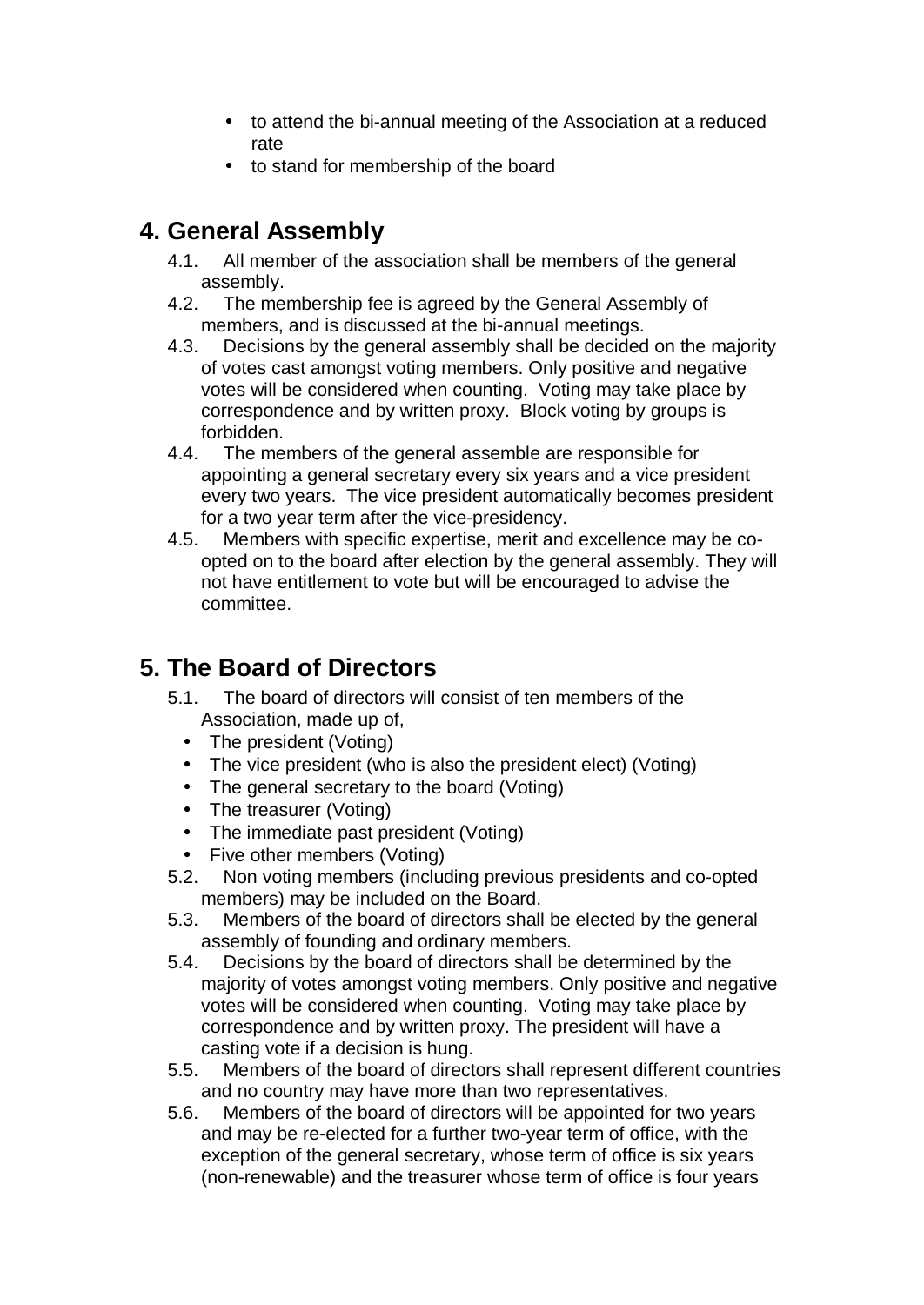(renewable). The general secretary and treasurer may serve in other board roles.

- 5.7. The board of directors is responsible for the implementation of the aims of the association.
- 5.8. The board of directors are responsible for recommending a vice president to the general assembly every two years.
- 5.9. The board of directors shall appoint a treasurer from the members of the board who will serve for a four-year, renewable term of office.
- 5.10. The association is represented by the president or by the vice president of the society.
- 5.11. The board of directors is authorized to cooperate in confederations, unions or networks with other associations, institutes, national and international scientific societies with similar aims and to have associations with other journals involving the core subjects of the society. These should be subsequently ratified by the general assembly.

### **6. Duties of office holders**

#### *The general secretary*

- 6.1. The general secretary will be responsible for secretarial affairs for a six year term of office.
- 6.2. The general secretary will remain a voting member of the board but will not be eligible for re-election as secretary.
- 6.3. The general secretary will implement the decisions of the board of directors and is responsible for the day-to-day affairs of the association.
- 6.4. The general secretary is responsible for the minutes of all official meetings and for maintaining the association's web site.

#### *The treasurer (four years – renewable)*

- 6.5. The treasurer will submit an annual report to the board of directors for approval and will be responsible for presenting the audited accounts of the previous year's activity.
- 6.6. The treasurer will work closely with the president and the secretary and will establish a system of updating membership and for ensuring payment of fees on a regular (yearly) basis.

#### *The president and vice president*

- 6.7. The president will serve a term of office of two years and will then pass on the presidency to the vice-president. A new vice president should then be elected from the general assembly who will also be president-elect.
- 6.8. The assembly and the board are chaired by the president of the association.